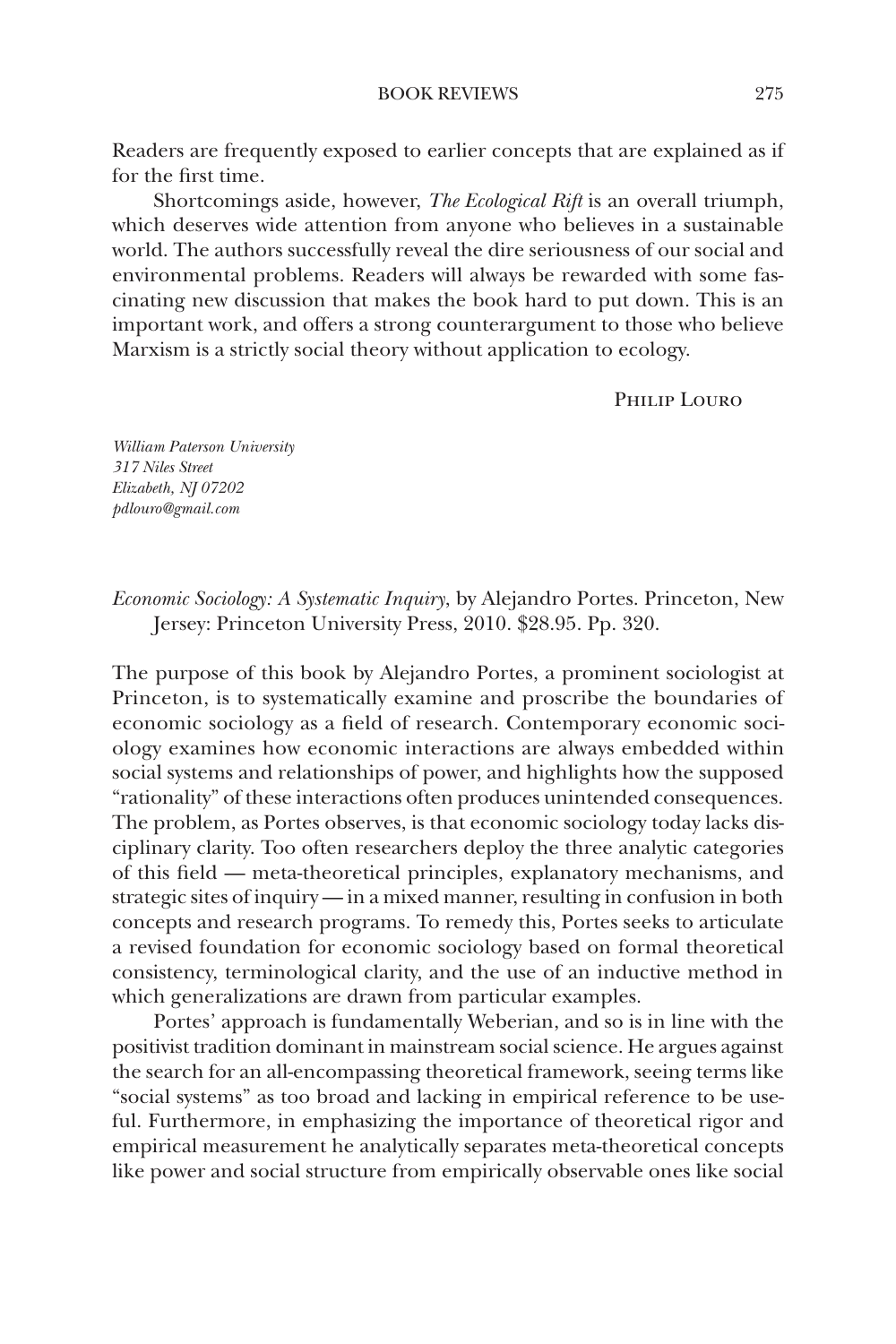status and organizations. Thus, most of Portes' attention is devoted to midlevel explanatory concepts situated between overarching meta-theoretical frameworks and particular ideographic examples.

Individual chapters dedicated to the discussion of three such explanatory concepts or mechanisms — social capital, institutions, and social class — comprise the key parts of the book. Here Portes relies on Weber's notion of ideal types — mental constructs drawn from past experience that are "neither too specific and tied to a particular time and place nor so general that they cannot be compared properly to any concrete process or event" (4). These mid-range concepts are not meant to be building blocks toward a general theory, but rather exist as self-sufficient and modifiable categories for empirical analysis.

Drawing on Weber and Karl Polanyi, Portes rightly criticizes the rational choice approach and formal abstraction of mainstream economics. While he agrees that actors are rational, in that they pursue deliberately selected goals, economic sociology seeks to study the ways in which rationality is bounded by the social environment. This resembles Polanyi's research on the embeddedness of the economy. However, whereas for Polanyi the market rationality of capitalist industrialization eventually eroded the traditional social relations in which economic relationships were embedded, Portes argues that markets to this day remain social entities and that all economic life continues to be influenced by social factors. In his words: "The different cultural expectations in which economic actors are socialized, the need for sociability and the quest for approval, the webs of reciprocity expectations created by repeated interaction are all factors that affect not only the social framework within which economic transactions occur, but also the very nature of the latter" (18).

The value of this work lies in the rigor and clarity with which it approaches the relationship between economic and social interactions. The individual chapters dedicated to discussions of social capital, institutions, and social class are thorough and theoretically rich. Portes convincingly argues that all three of these explanatory mechanisms are crucial for understanding how economic relations are dependent upon social context. As a whole, the book doubtlessly will prove useful to scholars working specifically in economic sociology, but it is also an important contribution not just to sociology but also to all social science fields.

Portes' research — in particular his discussion of class — also raises questions of special importance for Marxian theory, questions that reveal the differing approaches of the Marxian and Weberian frameworks for social scientific research. With regard to social class, Portes asserts that a return to this previously marginalized concept can help clarify the deep causes of economic processes, anticipate the behavior of economic actors, and detect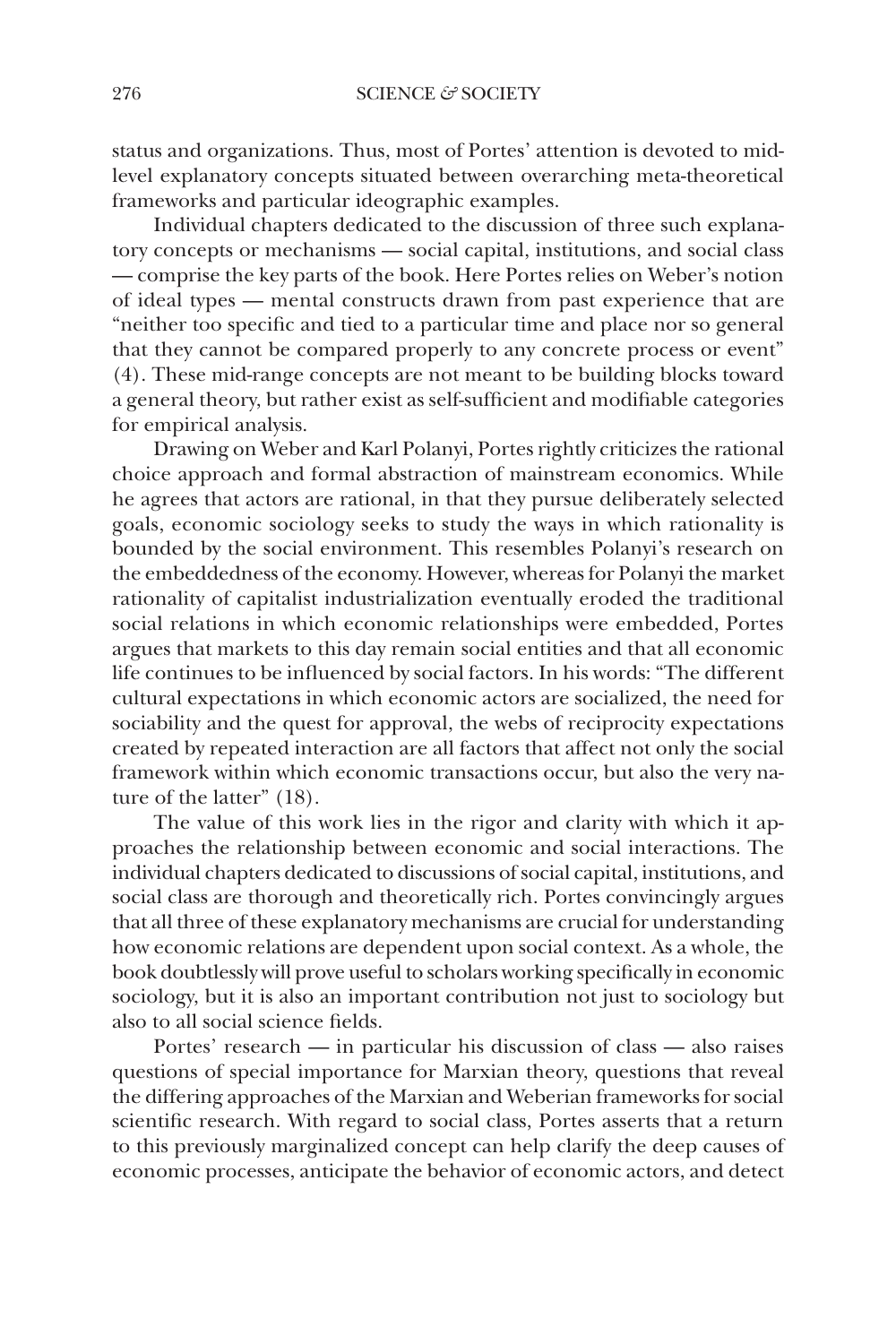long-term trends in economic interaction. Portes' understanding of class can be summarized in three points: individuals need not have developed a particular class-consciousness to be considered members of a class (*i.e.*, need not form a class-*for*-itself); without class analysis as a tool, society would otherwise appear as an aggregate of individuals or a web of networks; and class analysis must adapt itself to changing social realities (such as the emergence of a new class of redundant workers who are repeatedly expelled from regular employment) instead of depending on Marx's 19th-century typologies of bourgeoisie and proletariat.

Portes' appeal to class as a heuristic thus involves significant methodological differences from similar arguments found in Marxian social theory, which he criticizes for making "contemporary realities fit into a predefined framework" (84) and for its "needless teleological dimension" (86). In his model class is one among a number of analytical tools, rather than being the primary category through which other aspects of social structure are manifested and studied. Furthermore, class analyses in sociological research must ultimately be "neutral with respect to their final outcome" (74) — that is, irrespective of whether a particular class becomes a class-*for*-itself and successfully transforms the social order. The argument about whether a class-*in*-itself is a sufficient analytic category can be traced back to Marx's ambiguous characterization of the French peasantry in the *Eighteenth Brumaire* as a class in some respects but not in others. Such a "structural" reading of class relations may indeed have significant merit. Unfortunately, Portes does not engage the literature in this important debate (including contributions by G. A. Cohen, Theotonio Dos Santos, Nicos Poulantzas, and Adam Przeworski) in sufficient detail; this would have strengthened his critique of the notion of a class-*for*-itself.

More generally, Portes' indebtedness to a Weberian framework, especially in the analytical separation of meta-theory, ideal type, and empirical referent, leaves little to suggest how these distinct categories may be brought together under a specific paradigm of social scientific research. Indeed, his focus is strictly on how research in economic sociology can attain a satisfactory level of analytical clarity. The emphasis on mid-level analysis and ideal types is at odds with the comprehensive and dialectical conception of social science developed in the Marxian tradition. Therefore, while the book provides researchers with important conceptual tools meant to be flexible enough to be applied in different contexts, it does not seek to offer a systematic theory or critique of economy–society relations under the conditions of contemporary late capitalism.

Nevertheless, *Economic Sociology* represents a positive step away from the assumptions about formal rationality and maximizing of subjective utility dominant in certain social science areas influenced by mainstream